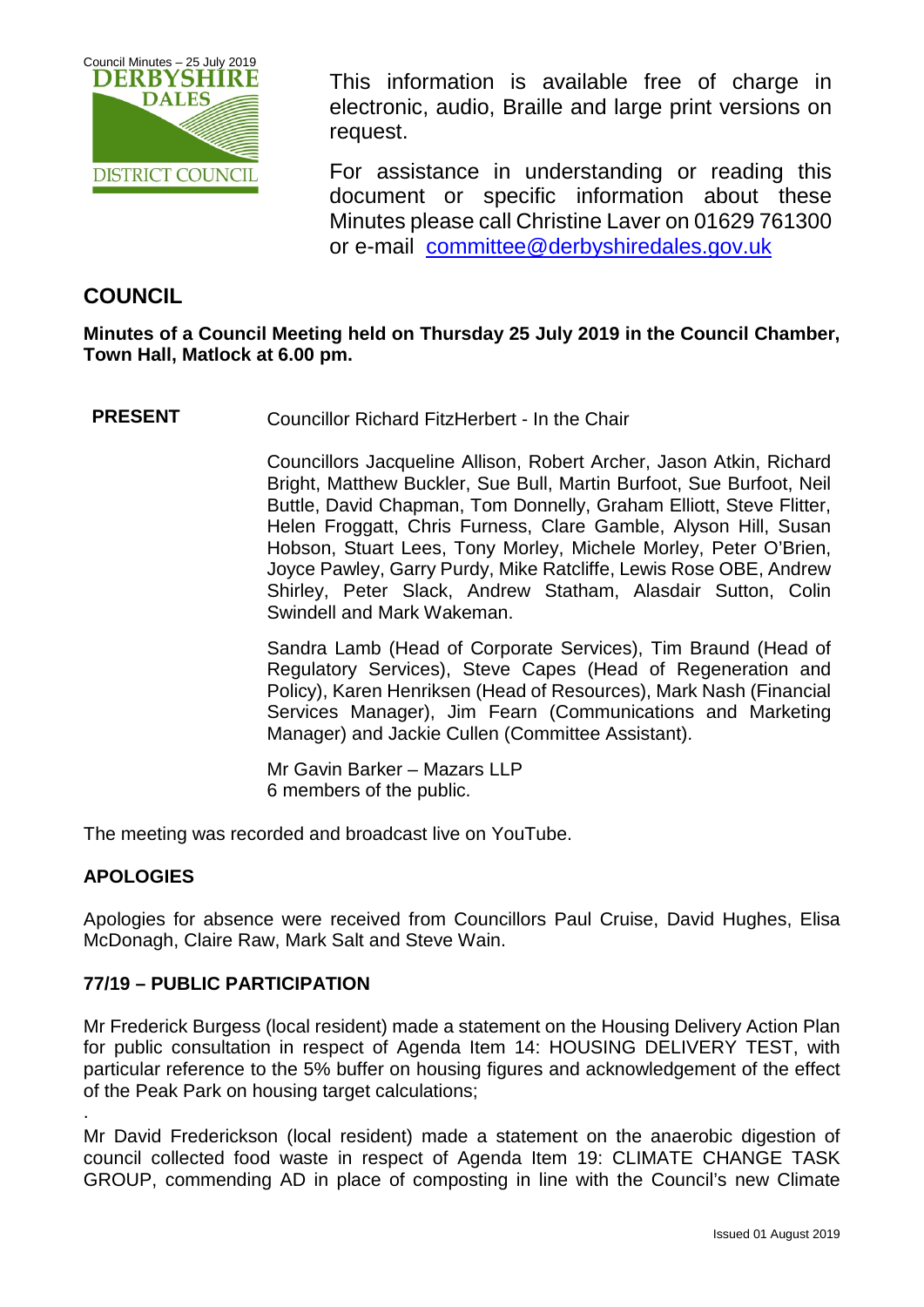Mr Peter Dobbs (local resident) made a statement on the Annual Status Report on Air Quality issued by the District Council, in respect of Agenda Item 19: CLIMATE CHANGE TASK GROUP, with particular reference to Nitrogen Oxide (NOX) monitoring on Buxton Road, Ashbourne. Mr Dobbs asked whether the Council would be declaring an Air Quality Management Area in respect of Buxton Road in accordance with DEFRA legislation.

## **78/19 - MINUTES**

It was moved by Councillor Richard FitzHerbert, seconded by Councillor Andrew Shirley and

**RESOLVED** (unanimously) That the Minutes of the Annual meeting of the Derbyshire Dales District Council held on 30 May 2019 be approved as a correct record.

The minutes were signed by the Chairman.

### **79/19 – LEADER'S ANNOUNCEMENTS**

The Leader of the Council advised Members that together with the Chief Executive and Councillor Susan Hobson, he had recently attended the Local Government Association conference; he had attended an East Midlands Council event in Nottingham featuring Abellio Trains, who were due to take on the East Midlands franchise in August this year; and a meeting with Cllr Barry Lewis, Leader of Derbyshire County Council, and Mr Mike Ashworth Strategic Director, regarding the provision of a permanent traveller site and would report to the Community & Environment Committee in October. Cllr Purdy summarised the Head of Regulatory Services' progress report on the Council's new climate change initiative.

There were no announcements so no decision. Minute nos will need to be amended

### **80/19 – MAIDEN SPEECHES**

Cllrs Stuart Lees, Mark Wakeman and Matthew Buckler presented their Maiden Speeches to the Council.

### **81/19 – COMMITTEES**

It was moved by Councillor Garry Purdy, seconded by Councillor Sue Bull and

**RESOLVED** (unanimously) That the non-exempt minutes of the Committees listed in the Minute Book for the period 30 May 2019 to 16 July 2019 be received.

### **82/19 – QUESTIONS (RULE OF PROCEDURE 15)**

*(A) Councillor Clare Gamble asked the following question of Councillor Garry Purdy, Leader of the Council:*

*"In light of the fact that Monsal Head has been without toilet facilities for over a year now, in conflict with The Local Plan, specifically; EC8, "Maintaining and where possible enhancing existing tourist, visitor cultural and recreational facilities" and "Strengthening the tourism role of the Plan Area by supporting and supplementing the tourism offer of the Peak District National Park", also, KI 7, 2.47 "Ensuring that existing leisure recreational opportunities....will*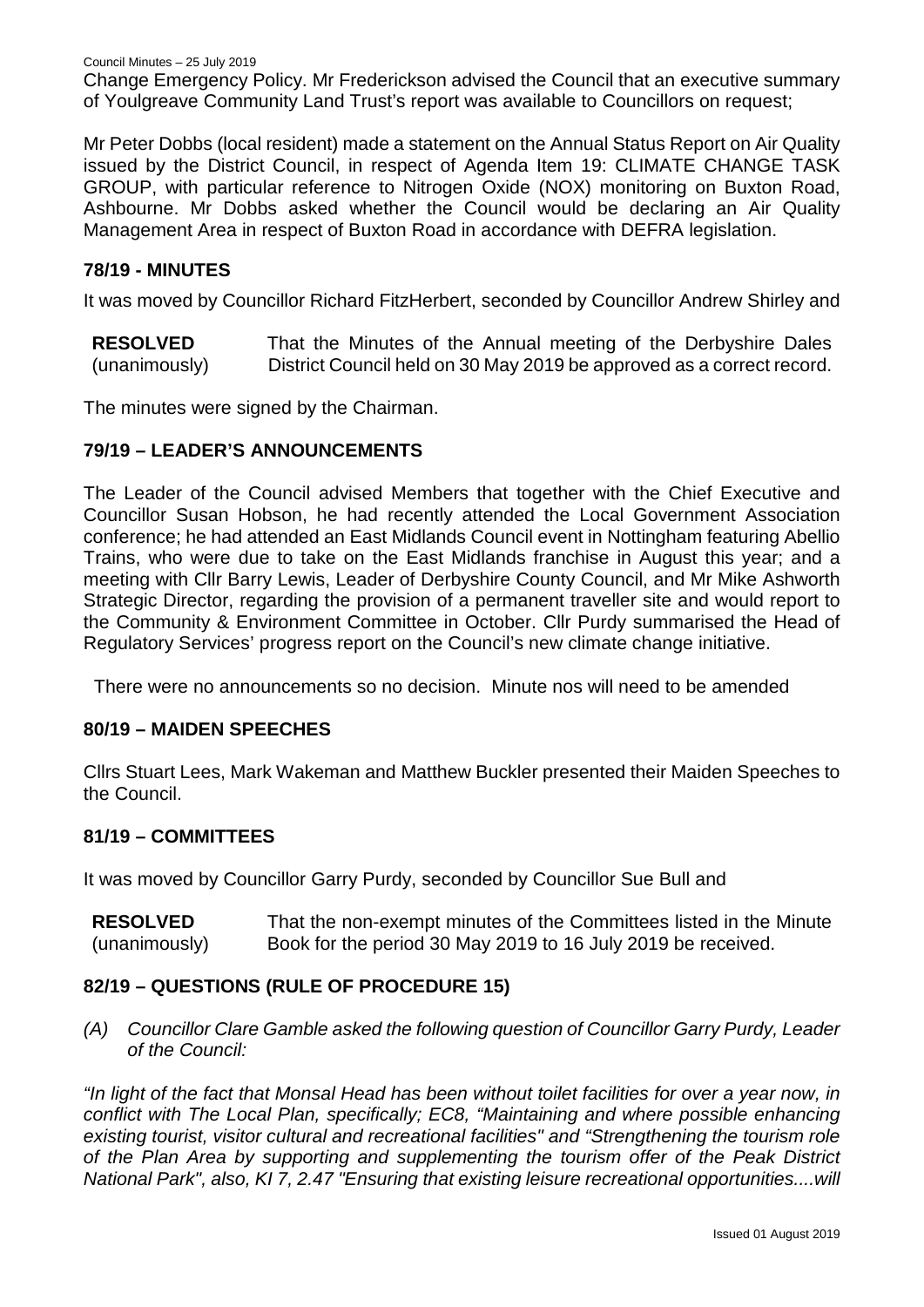*benefit the quality of life of both residents and visitors alike." and 7.36, "a strong visitor economy is therefore important to the economic health of the Derbyshire Dales.", aiming to "improve the quality of the visitor experience offered in the Derbyshire Dales", can the Leader update the council on any progress on this matter? In the meantime one of our iconic tourist hotspots is suffering an important loss of amenity."*

Councillor Purdy gave the following response:

Strictly speaking, the District Council's Local Plan applies only to the Derbyshire Dales local planning area, but nevertheless the issue of the public conveniences at Monsal Head is an important one for the Council, which is why so much time and effort has been put into trying to negotiate a deal that would enable them to pass into alternative ownership and remain open. We are aware that considerable time has been spent on this issue and that so far it has not been possible to agree a deal that is acceptable to both parties. The default position in these circumstances was agreed at the Council meeting held on 30 April 2018 that the property should be placed on the open market for freehold sale at public auction. However, the negotiations remain in a delicate position and I believe that it is in all parties' interests to pursue these negotiations as far as possible before resorting to the sale of the asset.

*Cllr Gamble thanked the Leader for his response and asked the following supplementary question:*

*When the deal arises, does the Council have a legal obligation to provide toilet facilities in perpetuity, even if the building were knocked down and re-built?*

Cllr Purdy advised that he would speak to the Council's surveyor and provide an answer in due course.

*(B) Councillor Sue Burfoot asked the following question of Councillor Garry Purdy, Leader of the Council:*

*"There appear to be a number of new social housing properties in Matlock offered either wholly for rent or shared ownership, which are completed but not occupied, some left vacant for several months. Can the District Council make enquiries of Waterloo Housing as to why these properties are being left unoccupied and if one of the reasons is that shared ownership is a problem? Does the Leader of the Council agree that such properties should be returned to wholly rented in order to help alleviate the shortage of much needed social housing for local families?"*

Councillor Purdy provided the following response:

Shared ownership is an important form of affordable housing that allows residents to get a foot on the housing ladder and build their equity share in their home. The number of people able to access shared ownership is far smaller than affordable rent. Recent housing association and market housing schemes in Matlock have brought new shared ownership homes to the market. In relation to the housing association led scheme on the former golf club site, 19 shared ownership properties were built, 11 of these have completed sales, 1 more is reserved and 7 are unsold. On the developer led Thornberries site all 6 of the shared ownership units have sold, though the handover of the homes to the housing association was delayed while the developer completed various planning conditions. The District Council's Housing Team is working with Waterloo and Nottingham Community HA to support advertising of the homes and promotion locally. Converting shared ownership properties to rent and exploring other options is a matter for the housing associations concerned. More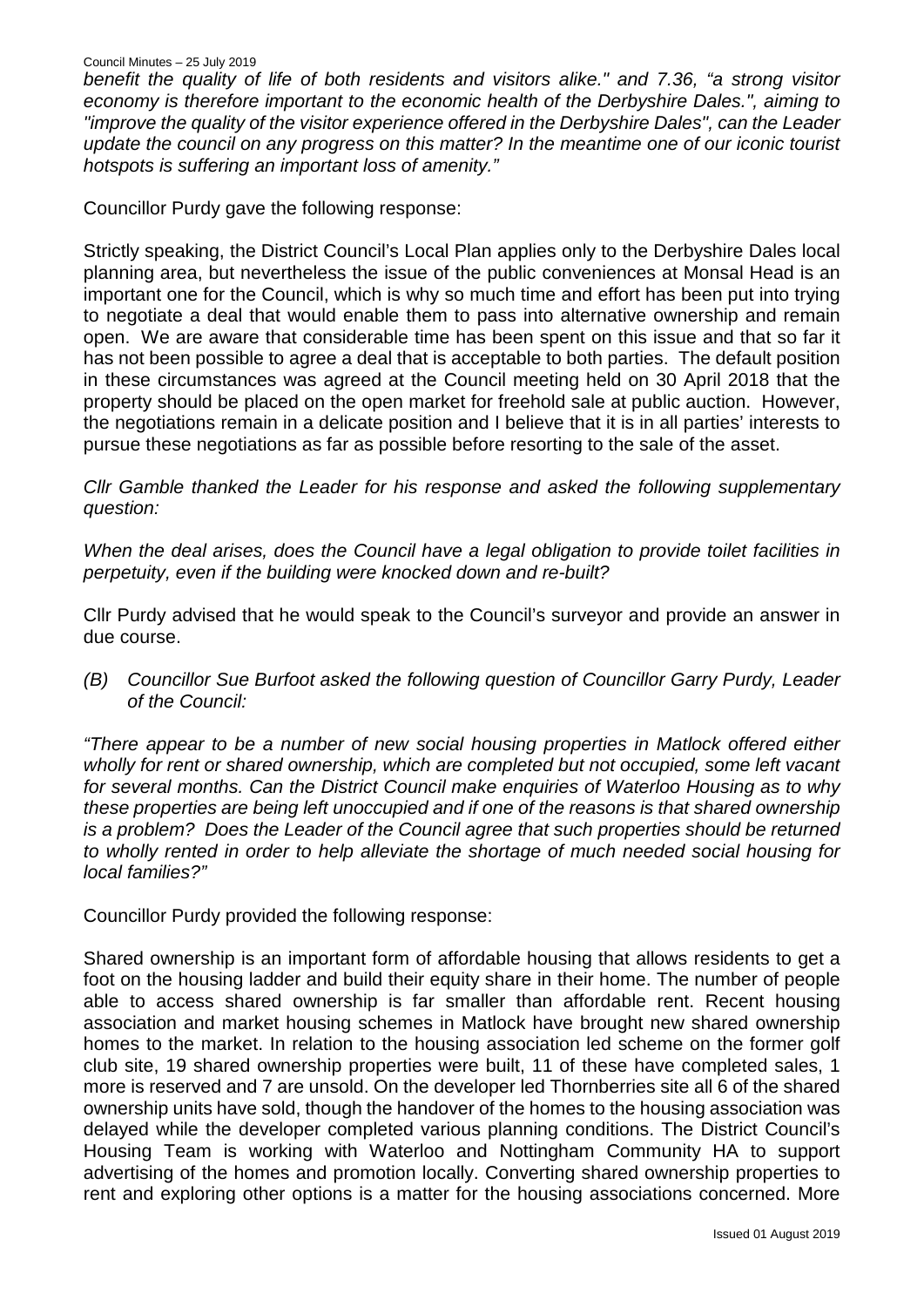grant or their own capital would be needed to change the finances of the scheme and due regard must be given to owners who have already bought a home and are expecting their neighbouring property to be sold rather than rented. Officers from the Housing Team will continue to work with housing associations and support them going forward so that all the remaining empty homes can be occupied.

*Cllr Sue Burfoot thanked Cllr Purdy for his response and asked the following supplementary question:*

*Would the Leader of the Council agree that part of the problem with shared ownership was that the property valuations were inflated? With regard to this, would Cllr Purdy speak to Waterloo Housing with a view to finding out why this was the case?*

Cllr Purdy agreed to speak with Waterloo Housing**.** 

*(C) Councillor Martin Burfoot asked the following question of Councillor Garry Purdy, Leader of the Council:*

*"Is the leadership of the Council aware of and if so embarrassed by the obvious neglect of streetscape maintenance in Matlock town centre? Residents have been expressing concern about the poor standard of weeding and even litter clearance by the District Council, especially around items of street furniture, and wish to see an enhanced level of maintenance. The present overgrown state of parts of Bakewell Road, for instance, offers visitors their first impression of Matlock as they approach the town. Does Cllr Purdy agree that this state of affairs is completely unsatisfactory, is a deterrent to future visits and disappointing to residents? Will the situation be addressed as a matter of urgency?"*

Councillor Purdy provided the following response:

The Leadership of the Council is aware of the initial delay in starting the weed spraying this year, but this work has now taken place (10 & 11 July). The spraying of the weeds is shortly followed by the removal weeds and debris, which we are currently in the process of doing. This approach is no different to previous years.

Our Clean and Green Team visit the town centre on Mondays and Fridays, as they have done for the last 5 years. The team are equipped with a mechanical road and channel sweeper, a mechanical footpath sweeper and a hand crew, who are responsible for sweeping, litter picking and general cleaning duties.

Members may not agree with the level of service previously approved by Members in 2014, and this is something I am currently discussing with officers, but to say there is obvious neglect is incorrect.

In the last month we have received a total of one complaint that relates to the points raised in Cllr Burfoot's question. Although we would prefer to not receive any, given the high number of visitors to the area and high level of civic pride our residents and businesses have, I think we need to keep it in context. Our staff take great pride in their work, as Members will have seen from the recent Green Flag award, and I think we should be showing greater encouragement and support of the work they do.

*Cllr Martin Burfoot thanked Cllr Purdy for his response, and asked the following supplementary question:*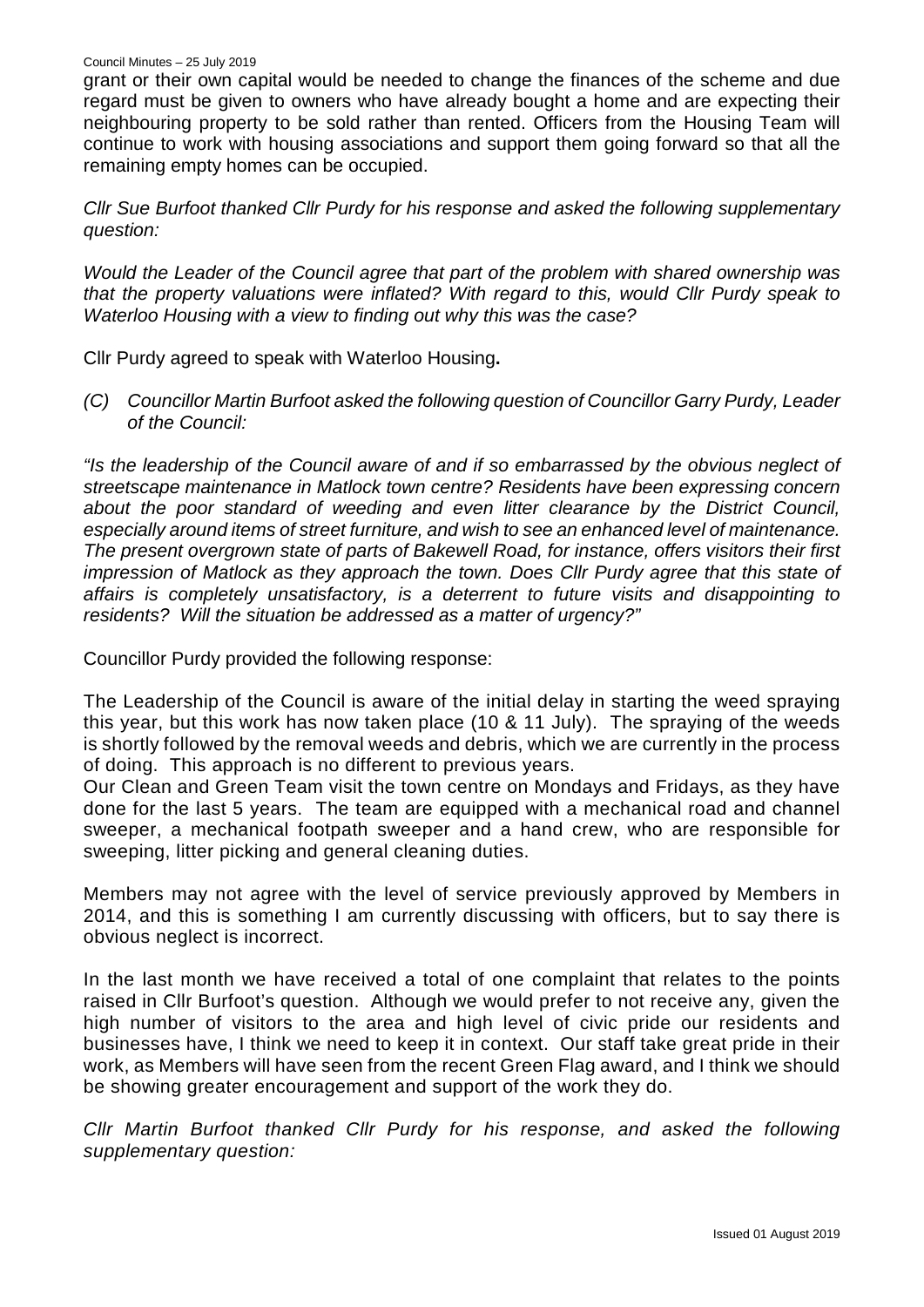*Does the team have a regular maintenance schedule, and could some attention be given to the outside of the bus station (overgrown ash trees) and the Broadwalk tunnel in Darley Dale?*

Cllr Purdy advised that he would take the matter up with the **Head of Community and Environmental Services** and that he would walk around the Matlock area to assess the situation.

(D) *Councillor Clare Gamble asked* t*he following question of Councillor Garry Purdy, Leader of the Council:*

*"What assessment and preparation has the DDDC undertaken to deal with the event of a no deal Brexit / disruptive exit from the EU?"*

Councillor Purdy gave the following response:

In common with other issues relating to contingency planning, the Council's preparations relating to the UK exit from the European Union are being coordinated through the Derbyshire Local Resilience Forum. This forum is chaired by the Deputy Chief Constable of Derbyshire Constabulary and facilitated by Derbyshire County Council's Emergency Planning Team.

Under the terms of the Council's Business Continuity Plan officers have been involved in the planning, training and exercising that has been coordinated through the LRF. In addition to its own preparations the Council has helped to promote Government guidance to business on preparing for EU exit through its website.

*Cllr Gamble thanked Cllr Purdy for his response, and asked the following supplementary question:*

*With specific reference to this Council, has the Council identified any funding from EU sources that may result in a shortfall, and does the Council have the necessary staff to assess this information?*

Cllr Purdy replied that the Council are advised that disclosure of specific plans around the subject of EU exit may undermine the effective conduct of public affairs and therefore no details of any such plans, should they exist, may be disclosed.

## **83/19 – EXTERNAL AUDITOR'S COMPLETION REPORT FOR YEAR ENDED 31 MARCH 2019**

Mr Gavin Barker of Mazars LLP (external auditors) presented a report to Council that summarised the key findings arising from their work in relation to the Authority's 2018/19 financial statements and the work to support the external auditor's 2018/19 conclusion on the Authority's arrangements to secure economy, efficiency and effectiveness in its use of resources ('Value For Money conclusion').

A copy of the report was attached at Appendix 1 to the report. As the statutory deadline was 31 July and the audit had only recently been concluded, the report was presented to full Council, rather than the Governance and Resources Committee as was customary.

The key issues in the audit completion report were listed in paragraph 1.2 of the report and the external auditor anticipated issuing an unqualified value for money conclusion, having not identified any matters that would require the issue of a public interest report.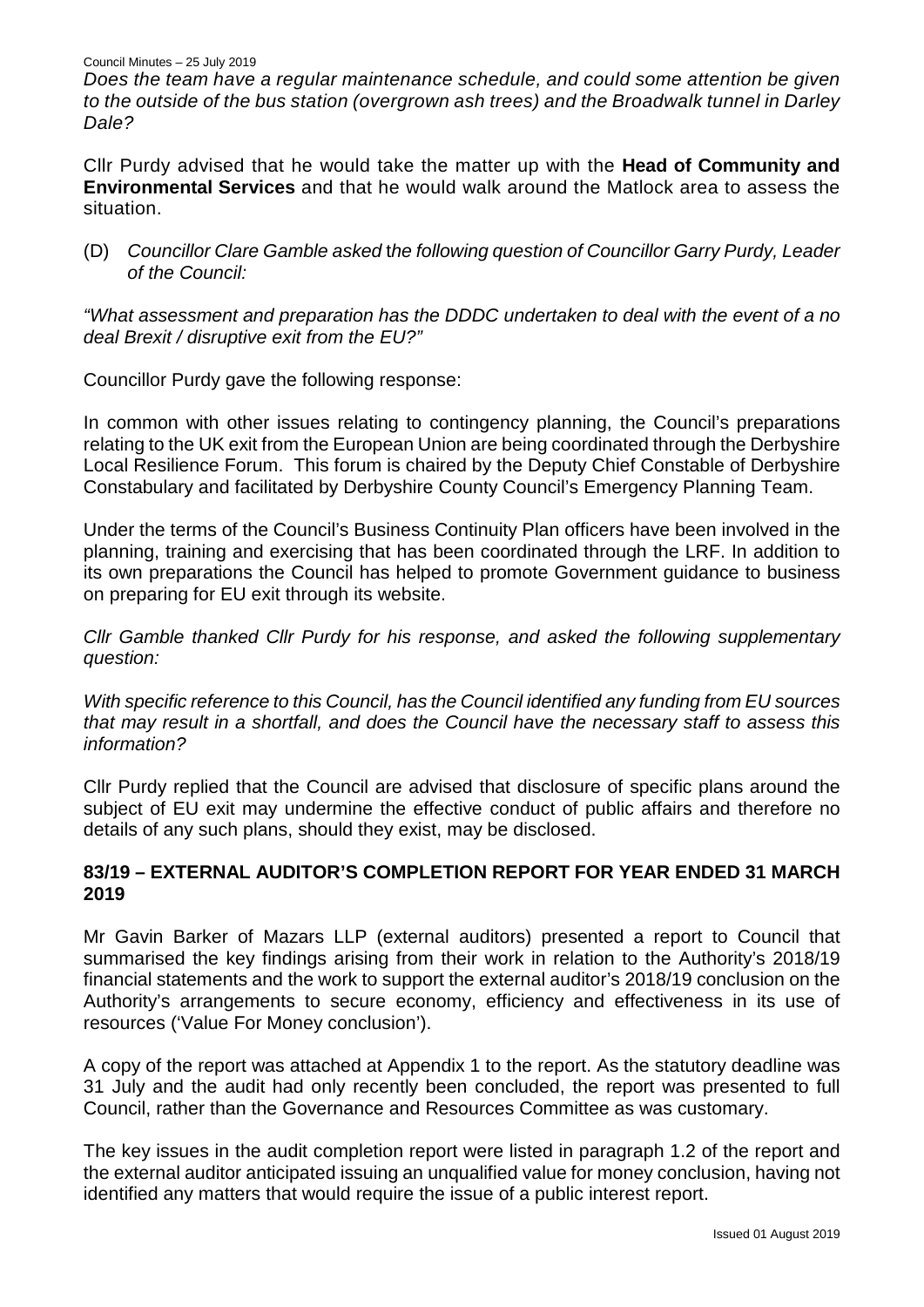It was moved by Councillor Sue Bull, seconded by Councillor David Chapman and

**RESOLVED** (unanimously) That the External Auditor's "Audit Completion Report for the year ended 31 March 2019" is noted.

# **84/19 – LETTER OF REPRESENTATION 2018/19**

The Council considered the draft Letter of Representation as part of their responsibility for approving the financial statements, in accordance with the International Standard on Auditing (U.K. & Ireland) 580 (ISA 580).

The Head of Resources' Letter of Representation had been prepared in consultation with members of the Council's Corporate Leadership Team, and the draft contents had been discussed with the External Auditor in accordance with guidance given in ISA 580. The Letter of Representation was attached as Appendix 1 to the report, and it contained no matters of concern which needed to be brought to the attention of Members.

It was moved by Councillor Garry Purdy, seconded by Councillor Susan Hobson, and

**RESOLVED** (unanimously) That the draft Letter of Representation be endorsed for signature.

# **85/19 – STATEMENT OF ACCOUNTS 2018/19**

The Council considered a report that provided interpretation of the Statement of Accounts for 2018/19; highlighted the key issues, and requested approval of the Statement of Accounts for 2018/19 (distributed with the report) that had been had been audited by the Council's External Auditors, Mazars LLP. Some minor changes had been made to the Statement of Accounts in order to address issues identified during the audit; however the overall financial position remained the same as that reported to Council on 30 May 2019.

The Audit Opinion would be issued after the Council had approved the Statement of Accounts and Letter of Representation. As the statutory deadline for the approval of the 2018/19 financial statements was 31 July and the audit had only recently been concluded, the report was presented to full Council, rather than the Governance and Resources Committee, as was customary. The Accounts and Audit Regulations stated that the accounts must be prepared in accordance with "proper practices", as defined under The Local Government Act 2003 and reproduced in the report.

The Council's accounts had been prepared to comply with proper practices, as demonstrated by the satisfactory completion of the external audit of the accounts. Compliance could also be checked by reviewing the Statement of Accounts against the Audit Commission's Aide Memoire, which was included as Appendix 1 to the report.

It was moved by Councillor Sue Bull, seconded by Councillor David Chapman and

**RESOLVED** (Unanimous) That the Statement of Accounts for 2018/19 is approved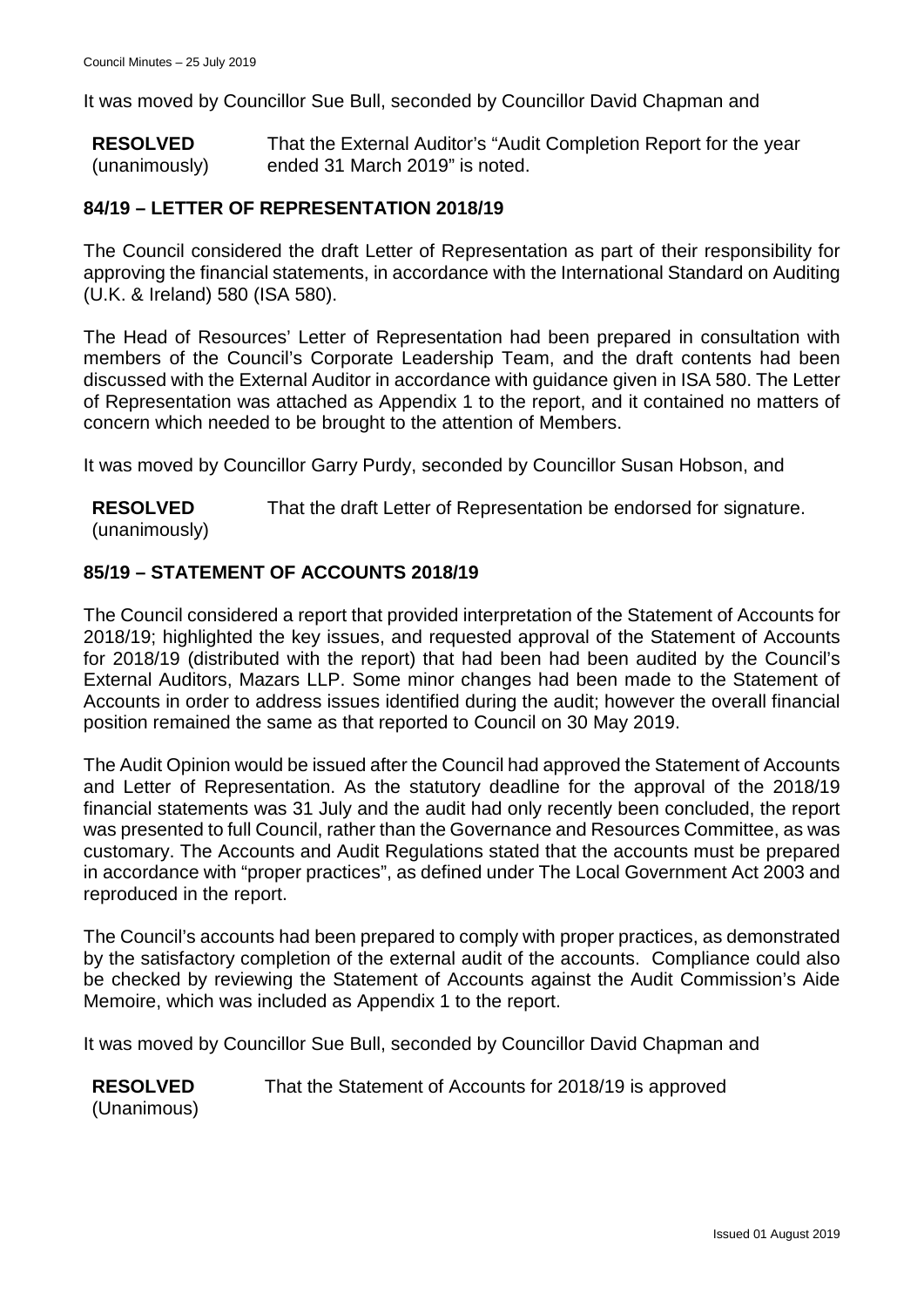Council was requested to endorse a Corporate Peer Challenge to be undertaken in partnership with the Local Government Association. This would consider 5 core components and high level questions, as listed below and detailed in the report:

- Understanding of the local place and priority setting
- Leadership of Place
- Financial planning and viability
- Organisational leadership and governance
- Capacity to deliver

Preliminary discussions had taken place with the LGA and (subject to Council approval) a provisional programme had been agreed for the corporate peer challenge to take place for 3 days on  $22^{nd} - 24^{th}$  October 2019 with the composition of the peer challenge team as set out in paragraph 3.2 of the report. It was hoped that feedback from the Peer team would help Members and the Corporate Leadership Team work together on agreeing a clear and focussed strategic approach to the future which maximised the Council's resources and capacity towards the delivery of the Council's priorities.

It was moved by Councillor Peter Slack, seconded by Councillor Chris Furness and

- **RESOLVED**
- (unanimously)
- 1. That Council agrees to participate in a Corporate Peer Challenge to be undertaken in partnership with the Local Government Association;
	- 2. That authority be delegated to the Chief Executive to agree a programme of on-site activity with the Local Government Association Peer Challenge Manager.

# **87/19 – HOUSING DELIVERY TEST**

The Council considered a report that set out the results of the Government's Housing Delivery Test for the Derbyshire Dales and provided a commentary upon the current position with regard to housing delivery in the district. It recommended the preparation of a non-statutory Housing Delivery Action Plan, for which authority was sought for public consultation prior to further consideration by Members.

The Housing Delivery Test (HDT) was an annual measurement of housing delivery for a local planning authority, as set out in the report. The HDT Measurement Rule Book published by the Government in July 2018 set out in detail the methodology used for calculating the HDT. The results of the HDT for Derbyshire Dales originally published in February 2019 indicated an HDT measurement of 93%, as explained in the report. However, the delivery figures published did not include 76 residential units delivered within the Peak District National Park over the same period, resulting in an amended HDT score of 104% (674 dwellings delivered against a requirement to deliver 646). There was, therefore, no requirement to prepare and submit to MHCLG a formal Housing Delivery Action Plan; nevertheless, the District Council's Place Shaping Hub had suggested that this should be undertaken, setting out how the District Council would seek to maintain an adequate level of housing.

The NPPF requirement for a supply of specific deliverable sites sufficient to provide a minimum of five years' worth of housing development was set out in the report. In line with this, the District Council had been able to demonstrate to the Inspector who held the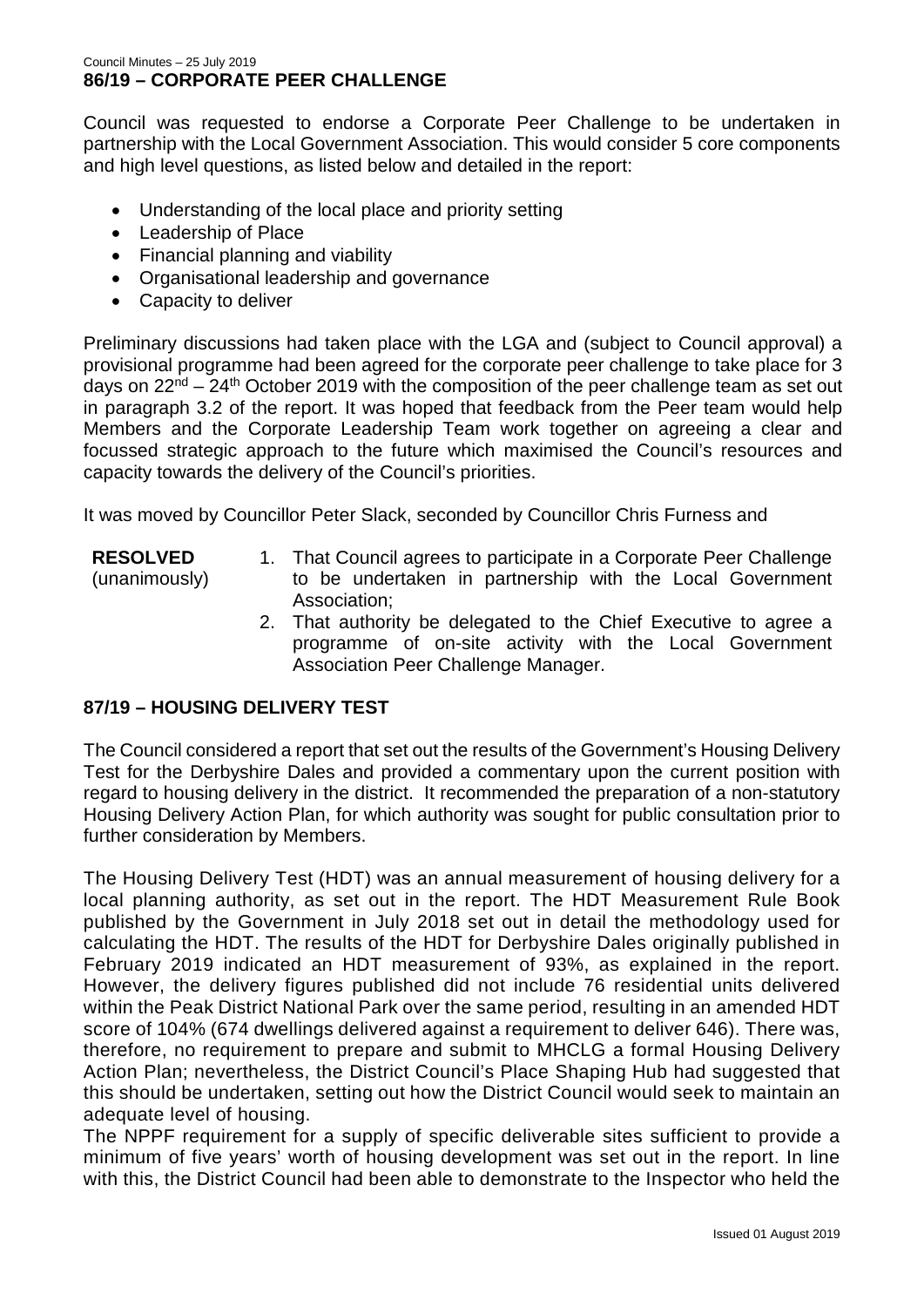Examination in Public of the Derbyshire Dales Local Plan in 2017 that the district did have a five year supply of land for housing. The key priorities indicated in the February 2019 NPPF for sites that were to be considered deliverable were set out in the report.

An appeal into the refusal of planning permission for a site adjacent to Les Ardennes in Hulland Ward, that brought into question the Council's five-year supply of land for housing, focussed on the extent to which the District Council was able to produce "clear evidence" of a five year supply of deliverable sites. For reasons set out in the report, the Inspector concluded there was only sufficient clear evidence to demonstrate that the district had a deliverable housing land supply equating to approximately 4.92 years. Although the appeal was subsequently dismissed, the Inspector's conclusions had set a new precedent about the extent of evidence required for residential development sites in Derbyshire Dales to contribute towards its five year supply of land for housing.

Following this year's housing completion and commitments data monitoring, an assessment of the District Council's current five year supply of land for housing had been undertaken, taking into account the Inspector's conclusions about the extent of clear evidence on the deliverability of potential residential development sites across Derbyshire Dales. (See Table 1 in the main body of the report.) This assessment suggested that the District Council currently had the equivalent of **5.75 years**' worth of supply – which included a 5% buffer to ensure choice and competition in the market, as required in the NPPF. The potential trajectory over the next five years of the realistic delivery rates for all appropriate sites was illustrated in Table 2.

Although it was difficult to accurately assess the District Council's future five year supply position, because there were so many variables which could not be accounted for, an estimate of the position of the five year supply as at April 2020 and April 2021 suggested that the District Council could continue to demonstrate a five year supply of deliverable land for housing in both future years (5.77 & 5.85 years respectfully), as qualified in the report.

In response to a query from one of the public speakers regarding the buffer on housing target calculations, the Head of Regeneration and Policy advised that if an authority passed the Housing Delivery Test the buffer could be 5%; if it failed the test, the buffer should be 20%.

The monitoring of housing completions for 2018/19 had been completed, and the current situation regarding housing delivery was set out in section 3 of the report. It was noted that 394 net completions over the period 1<sup>st</sup> April 2018 to 31<sup>st</sup> March 2019 was the highest achieved in Derbyshire Dales for at least the past 30 years.

Table 3 illustrated the potential future HDT measurement in the Derbyshire Dales, based on the delivery data estimates in Table 2 in the report.

Officer conclusions and proposed next steps were set out in Section 4 of the report**.** It was considered that a Derbyshire Dales Housing Delivery Action Plan should follow a similar approach to the draft Housing Delivery Action Plans published by the Planning Advisory Service, as shown in the report, together with the potential actions listed in paragraph 4.6 of the report. The final published version of the Housing Delivery Action Plan would be made publically available.

It was recommended that Members approve in principle the preparation of a Housing Delivery Action Plan, broadly in line with the format set out in Paragraphs 4.5 and 4.6 of the report; that the draft Action Plan be subject to public consultation; and that a further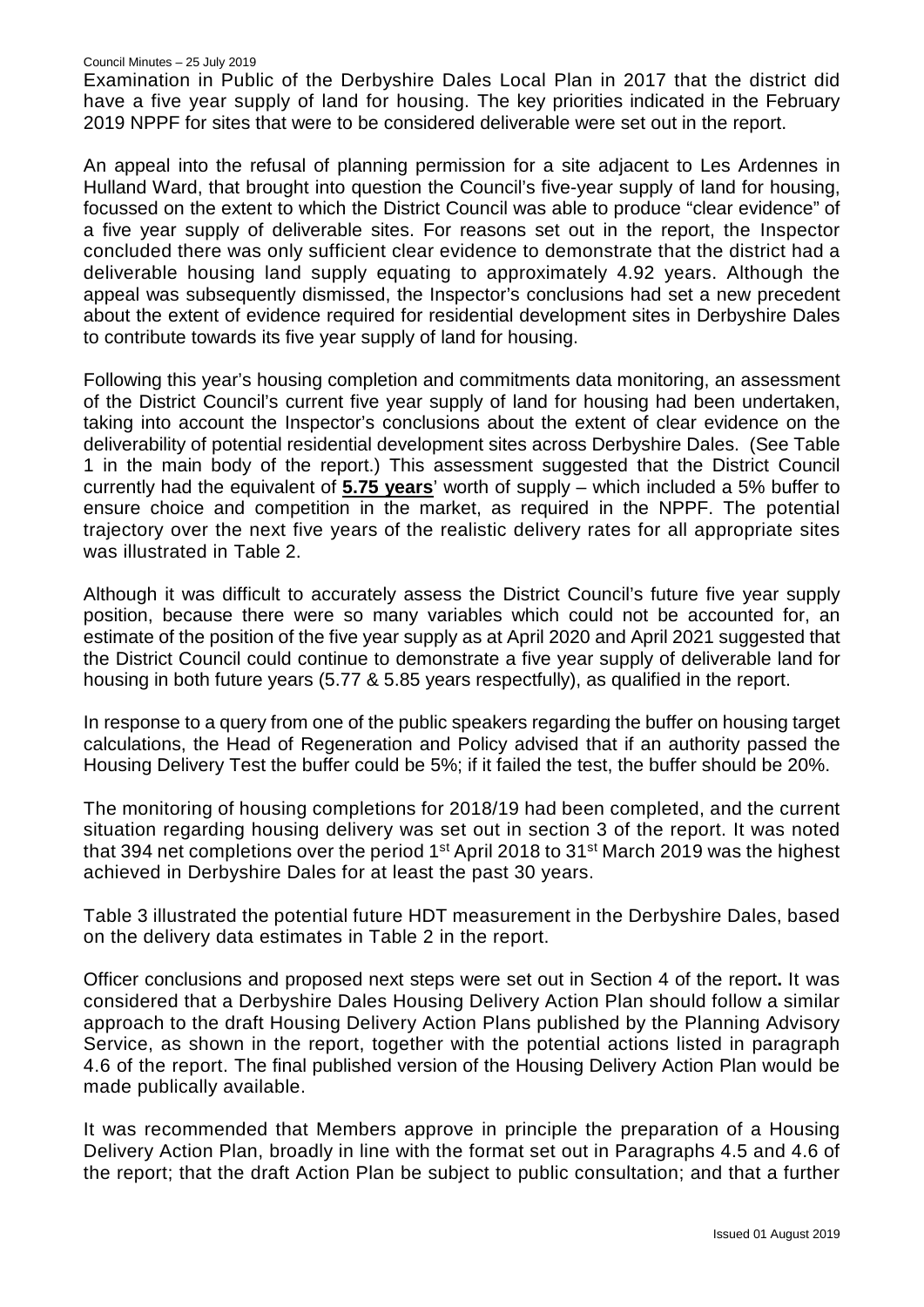report be presented to Council (which set out the details of public consultation) prior to adoption.

In accordance with Rule of Procedure 19 (d) Councillor Steve Flitter and Councillor Jason Atkin requested a recorded vote on this item.

It was moved by Councillor Jason Atkin, seconded by Councillor Chris Furness and

| <b>RESOLVED</b>    | 1.                                                                                                                                                                                                                                                                                                                                                           | That a Housing Delivery Action Plan is prepared in the terms<br>as set out in section 4 below;                                  |  |  |  |
|--------------------|--------------------------------------------------------------------------------------------------------------------------------------------------------------------------------------------------------------------------------------------------------------------------------------------------------------------------------------------------------------|---------------------------------------------------------------------------------------------------------------------------------|--|--|--|
|                    | 2.                                                                                                                                                                                                                                                                                                                                                           | That the Head of Regeneration and Policy be given delegated<br>authority to consult on the Housing Delivery Action Plan         |  |  |  |
|                    | 3.                                                                                                                                                                                                                                                                                                                                                           | That the results of the public consultation be reported to further<br>meeting of Council, prior to the adoption of the Housing  |  |  |  |
| Voting:            |                                                                                                                                                                                                                                                                                                                                                              | Delivery Action Plan.                                                                                                           |  |  |  |
| For                | Councillors Jason Atkin, Richard Bright, Matthew Buckler, Sue Bull,<br>David Chapman, Tom Donnelly, Graham Elliott, Richard FitzHerbert.<br>Helen Froggatt, Chris Furness, Alyson Hill, Susan Hobson, Stuart<br>Lees, Tony Morley, Michele Morley, Garry Purdy, Lewis Rose OBE,<br>Andrew Shirley, Andrew Statham, Alasdair Sutton and Mark<br>Wakeman. (21) |                                                                                                                                 |  |  |  |
| <b>Against</b>     |                                                                                                                                                                                                                                                                                                                                                              | Councillors Robert Archer, Martin Burfoot, Sue Burfoot, Steve Flitter<br>and Peter O'Brien. (5)                                 |  |  |  |
| <b>Abstentions</b> |                                                                                                                                                                                                                                                                                                                                                              | Councillors Jacqueline Allison, Neil Buttle, Clare Gamble, Joyce<br>Pawley, Mike Ratcliffe, Peter Slack and Colin Swindell. (7) |  |  |  |

The Chairman declared the motion CARRIED.

### **88/19 – DATA MATCHING EXERCISE FOR COUNCIL TAX AND NON-DOMESTIC RATES**

The Council considered a report on the outcome of a data matching exercise, which sought approval for an approach relating to amounts due for historic cases that had been identified as part of the data matching exercise, for reasons explained in the report. Some properties had been identified on the LLPG that had never been included on the VOA's property databases or the Council's Council Tax or Non-Domestic Rates systems, all of which were being investigated.

Whilst there was no limitation on the time the Council could recover a council tax debt, regulations stated that the Council Tax Demand Notice (the bill) "is to be served as soon as practicable" and where this was not the case the Council should consider whether this had "occasioned some procedural or substantive prejudice" to the council tax payer. Further, the Council should also conduct a balancing exercise between the "public interest" (i.e. the duty to collect council tax) and the "injustice caused" to the tax payer by the delay. Case law suggested that the Council should consider the individual circumstances of each case, and an approach to backdated labilities was proposed in the report.

As the Council had not raised these bills previously, and therefore had not accounted for the income, the write-off would make no difference to the previous years' accounts. Best practice was explained in the report, and as most of these write-offs would be for amounts over £1500, the Head of Resources sought delegated authority for such write-offs up to £5,000; this would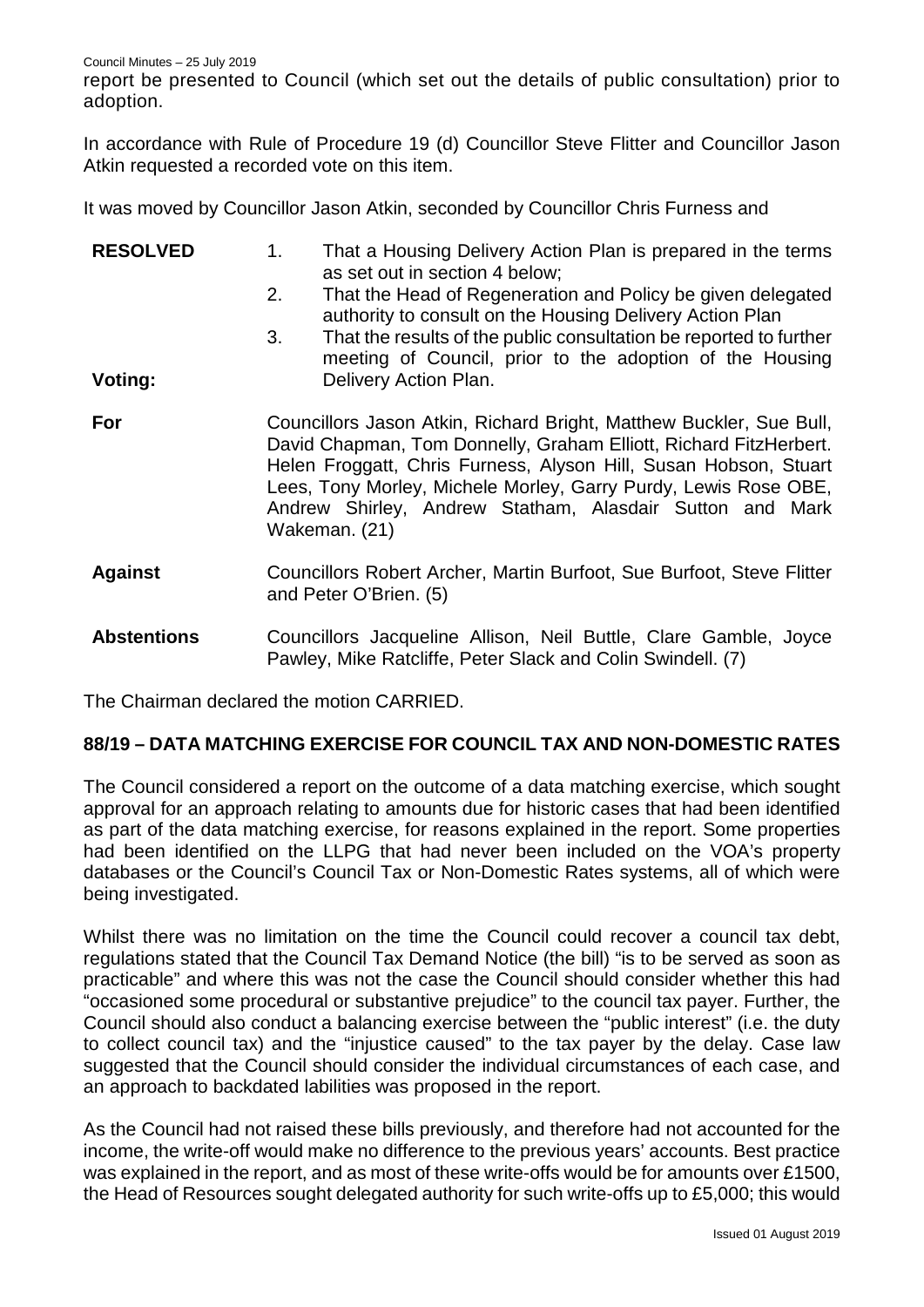require an amendment to Financial Regulations and a recommendation to that effect was made.

It was recommended that consultation on the proposals should take place with major preceptors and with the Citizens' Advice Bureau or other debt advice agencies. Should there be any objections, these would be reported to a future meeting of Council.

An equality impact assessment (EIA) had been prepared and was attached at Appendix 1 to the report.

It was moved by Councillor Garry Purdy, seconded by Councillor Jason Atkin and

#### **RESOLVED** 1. The Council is recommended to approve the approach detailed

(unanimously)

- in 3.1 of the report when considering whether and how much of any backdated Council Tax or National Non-Domestic rates are recovered, subject to recommendation 2;
- 2. That, if the Council receives adverse comments from consultation with the Citizens Advice Bureau (CAB) and major preceptors, a further report on the options will be brought before the next Council meeting for consideration;
- 3. That Council is recommended to delegate authority to the Head of Resources by way of amendment to Financial Regulation B7 (a) to write off of any amounts of council tax or non-domestic rates not exceeding £5,000 per case that the above approach deems non-collectable.

# **89/19 – DRAFT SUPPLEMENTARY PLANNING DOCUMENT – DEVELOPER CONSTRIBUTIONS**

The Council considered a draft Developer Contributions Supplementary Planning Document (SPD) that would have statutory weight and would provide guidance on the type and nature of financial contributions to be sought from development for the provision of infrastructure. The report sought Members' approval for a period of public consultation on the draft SPD prior to its intended adoption.

Planning obligations must comply with the legal tests set out in Regulation 122(2) of the Community Infrastructure Levy (CIL) Regulations 2010 (as amended). Section 106 agreements may only constitute a reason for granting planning permission for a development where they met the following tests:

- (a) Necessary to make the development acceptable in planning terms;
- (b) Directly related to the development; and
- (c) Fairly and reasonably related in scale and kind to the development

The purpose of Supplementary Planning Documents (SPDs) was to complement planning policy, and provide greater detail about the operation of adopted policy than was normally possible in a Local Plan, as explained in the report. It also set out the basis of the calculation for financial contributions and obligations to be sought from development for the provision of infrastructure necessary to support development. A copy of the draft Developer Contributions Supplementary Planning Document was set out in Appendix 1 to the report.

Reflecting the Infrastructure Delivery Plan prepared during the preparation of the Local Plan, and more recent national policy guidance, the draft SPD prioritised the infrastructure necessary to support a sustainable and thriving Derbyshire Dales, as listed below and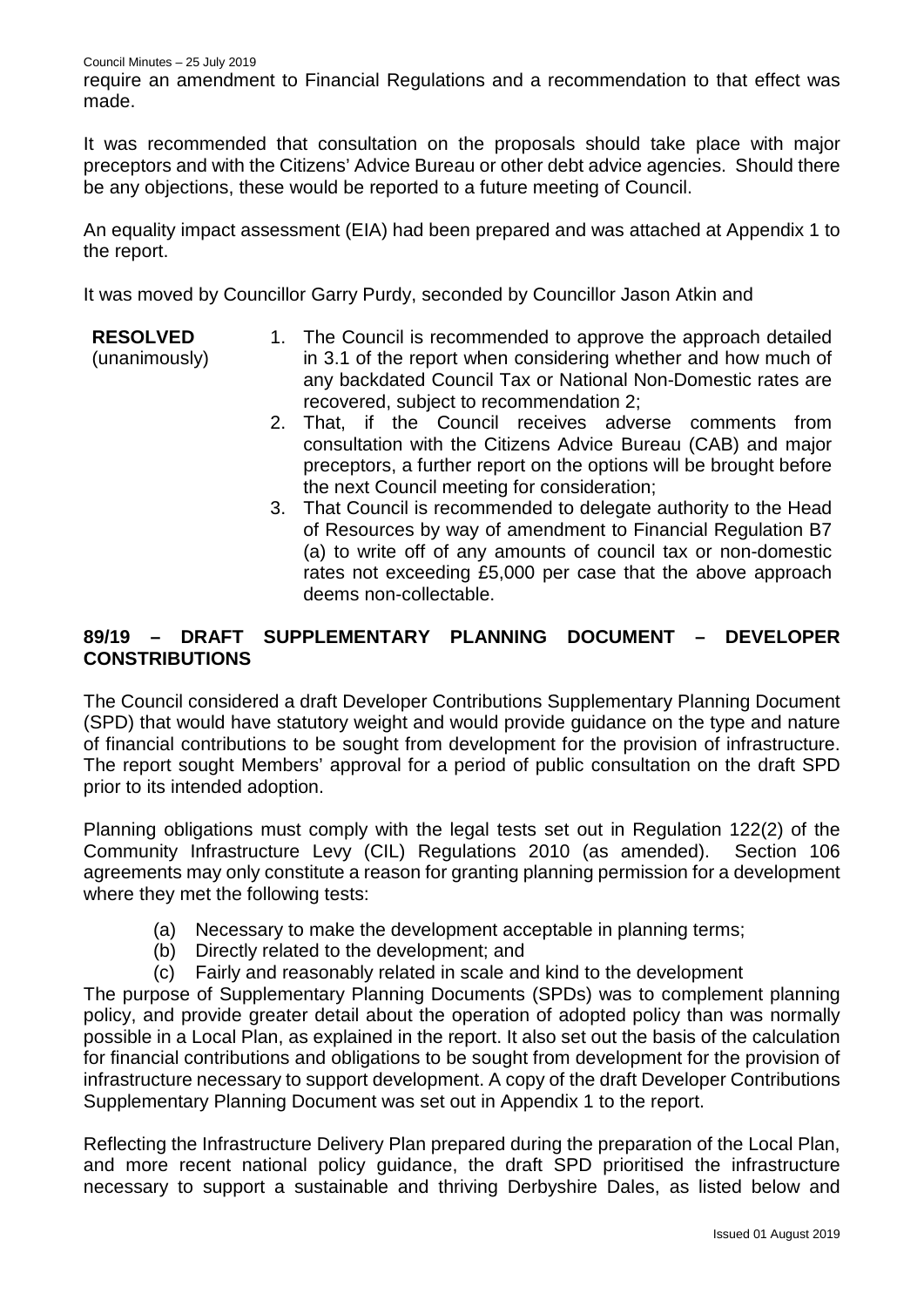described in more detail in the body of the report, with proposals set out in more detail in the draft SPD in Appendix 1 to the report.

- *Affordable Housing* **high priority** infrastructure requirement, reflecting high house prices and low incomes across the district
- *Broadband* **high priority** infrastructure requirement, reflecting comparatively poor provision in the district
- *Tackling Climate Change* **high priority** infrastructure requirement, reflecting the declared Climate Emergency
- *Traffic and Transportation* where necessitated to make new development acceptable
- *Health and Wellbeing* where necessitated to make new development acceptable
- *Education* where necessitated to make new development acceptable
- *Open Space, Sport and Recreation* where necessitated to make new development acceptable

To enable the Draft Developer Contributions SPD to have statutory weight and accord with the District Council's Statement of Community Involvement (SCI), a minimum period of four weeks' public consultation was necessary, to be accompanied by a consultation statement as described in the report and reproduced in Appendix 2 to the report. There was no requirement for an Examination in Public.

Given the forthcoming summer period, so as not to disenfranchise anyone from participating, it was recommended that a six week period of public consultation be held from 5<sup>th</sup> August to 16<sup>th</sup> September 2019 along the lines set out in the report. All relevant documents would be made available on the District Council's website.

It was moved by Councillor Garry Purdy, seconded by Councillor Jason Atkin and

**RESOLVED** (unanimously)

- 1. That a Members Workshop takes place prior to commencement of the public consultation;
- 2. That following the Workshop, the draft Developer Contributions Supplementary Planning Document (SPD), attached in Appendix 1 is subject to a period of six weeks' public consultation;
- 3. That, in the event that no objections are received during the public consultation, on the day after the consultation ends the Developer Contributions Supplementary Planning Document shall then be deemed adopted.
- 4. That, in the event of any substantive representations being received during the public consultation on the draft Developer Contributions Supplementary Planning Document, then the policy shall not be deemed adopted and a further report be presented for consideration of the representations received.

# **90/19 – MOTION TO CONTINUE**

It was moved by Councillor Jason Atkin, seconded by Councillor Sue Bull and

**RESOLVED** (unanimously) That, in accordance with Rule of Procedure 13, the meeting continue beyond 2½ hours to enable the business on the agenda to be concluded.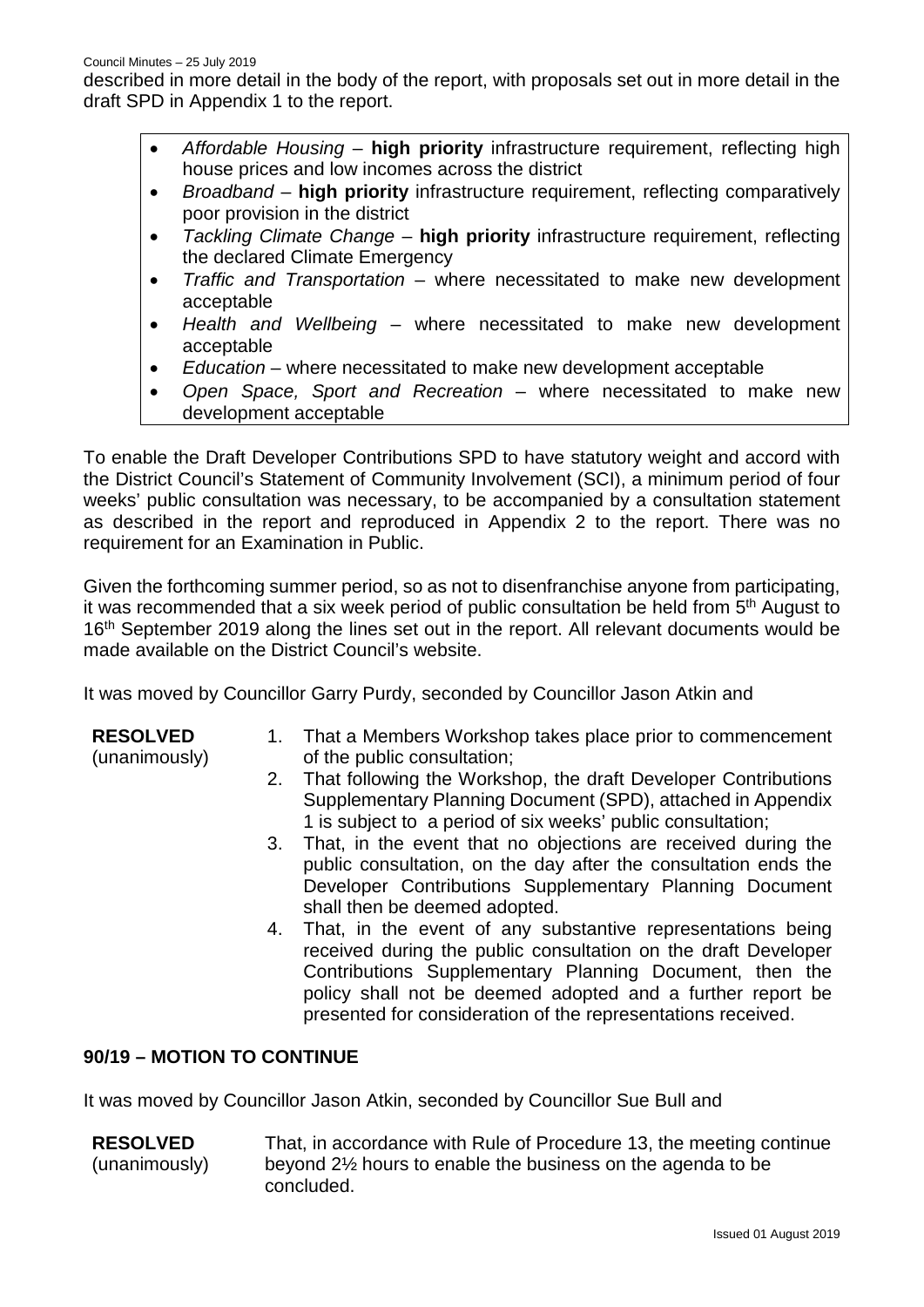.

# **91/19 – REVIEW OF THE CIVIC CHAIRMAN PROTOCOL**

At its meeting on 26 January 2017, Council agreed to revisions to the Protocol of the Use of the Civic Allowance. The review aimed to modernise the role of the Chairman of the District of the Derbyshire Dales (most commonly known as the Civic Chairman) and contribute to the overall savings target in terms of a reduction to the civic allowance. Council agreed to refresh the Protocol and to reduce the allowance by 10% over the following two financial years.

One outstanding decision of the Council from that Review (minute 354/16 refers) was "That the role of Civic Chairman be formally reviewed in 2019"

The topic was discussed informally at the recent Leaders Advisory Group, where participants agreed that the role could be modernised. This report addressed that issue whilst seeking to maintain the historical importance of the role.

The main points of the proposed revised protocol were:

- Expand upon the aims of the role by linking the ambassadorial role to the communities of the Derbyshire Dales and to focus the activities of the role within the Derbyshire Dales.
- Limit the use of the public purse for hospitality and to publish how the allowance has been spent
- Introduce a thematic approach to events organised by the Civic Chairman. This is not intended to restrict the Chairman in his/her choice of activity overall, but to offer an opportunity for at least one to have a corporate focus. For example the environmental theme links to the District Council's commitment towards Climate Change and may provide an opportunity for the District Council to acknowledge, through the Civic Chairman, the achievements of groups and individuals in our communities.
- Provide a figurehead to the District Council's commitment to Fair Trade
- To foster links with local schools to encourage participation in democracy by young people
- Recognise the commonly used name as better describing the role to an external audience by renaming it Civic Chairman, with Deputy Civic Chairman in support.

It was moved by Councillor Steve Flitter, seconded by Councillor Tony Morley and

| <b>RESOLVED</b> | That the revised Protocol set out in Appendix 1 to the report is |  |  |
|-----------------|------------------------------------------------------------------|--|--|
| (unanimously)   | approved:                                                        |  |  |
|                 | That the role of Chairman of the District of the Derbyshire      |  |  |

- Dales is renamed Civic Chairman with immediate effect;
- 3 That the provision of a civic car is reviewed in September 2020.

## **92/19 – CHANGE TO MEMBERSHIP OF PLANNING COMMITTEE**

Council were asked to confirm the appointment of a replacement Member of the Planning Committee.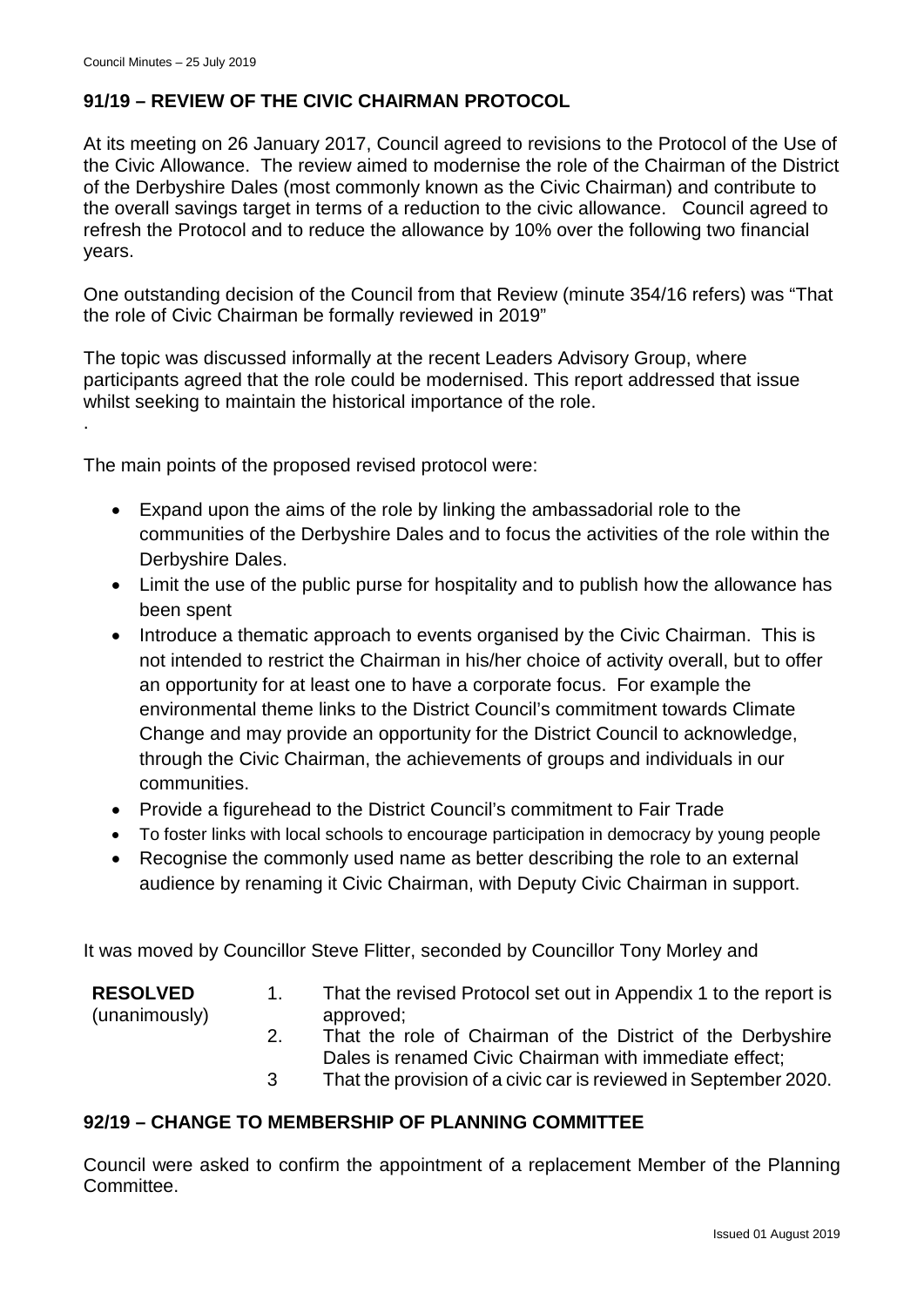At the Annual Council Meeting on 22 May Councillor Alasdair Sutton was appointed as a member of the Planning Committee, but was currently unable to fulfil that function. It was therefore proposed that Councillor Tom Donnelly be appointed in his place until the next Annual Meeting of the Council.

It was also proposed that Councillor Mark Salt be appointed as a substitute Member of the Planning Committee, in place of Councillor Donnelly who previously held that position.

It was moved by Councillor Jason Atkin, seconded by Councillor Sue Bull and

### **RESOLVED**

(unanimously)

- 1. That Councillor Tom Donnelly be appointed as a member of the Planning Committee in place of Councillor Alasdair Sutton.
- 2. That Councillor Mark Salt be appointed as a substitute member of the Planning Committee in place of Councillor Tom Donnelly.

### **93/19 – CLIMATE CHANGE TASK GROUP**

Councillor Graham Elliott left the meeting at 8.56pm during discussion of this item.

Council considered a report asking for agreement of Terms of Reference for the formation and operation of a Climate Change Task Group, to further the decision taken by Council at its meeting on 30 May 2019 in declaring a Climate Emergency, (Minute No. 20/19 refers)

A Task Group was proposed to act as an advisory body to Council, to develop the District Council's thinking and actions required to deliver upon the resolution. Terms of Reference for that Group were attached to the report, and the aims were set out in the report, based on a remit which directed the Group to focus on the District Council becoming carbon neutral by 2030.

Political proportionality was not a statutory requirement, but was recommended in this case to ensure cross Council input and support, as set out in the report.

In response to the question asked by Mr Dobbs, public speaker, in respect of NOX monitoring, the Head of Regulatory Services advised that legislation required a detailed assessment, which would be undertaken prior to declaring an Air Quality Management Area, if applicable.

It was moved by Councillor Richard Bright, seconded by Councillor David Chapman and

- **RESOLVED** (unanimously) 1. That the Terms of Reference set out in the Appendix to the report are approved;
	- 2. That the following nominations be accepted to serve on the Group until the next Annual Meeting of the Council, on the basis of political proportionality:

| l Conservative          | Cllrs David Chapman, Richard Bright |  |  |
|-------------------------|-------------------------------------|--|--|
|                         | and Mark Salt                       |  |  |
| Liberal Democrat        | <b>CIIr David Hughes</b>            |  |  |
| Labour                  | <b>Cllr Peter O'Brien</b>           |  |  |
| Green/Independent   tba |                                     |  |  |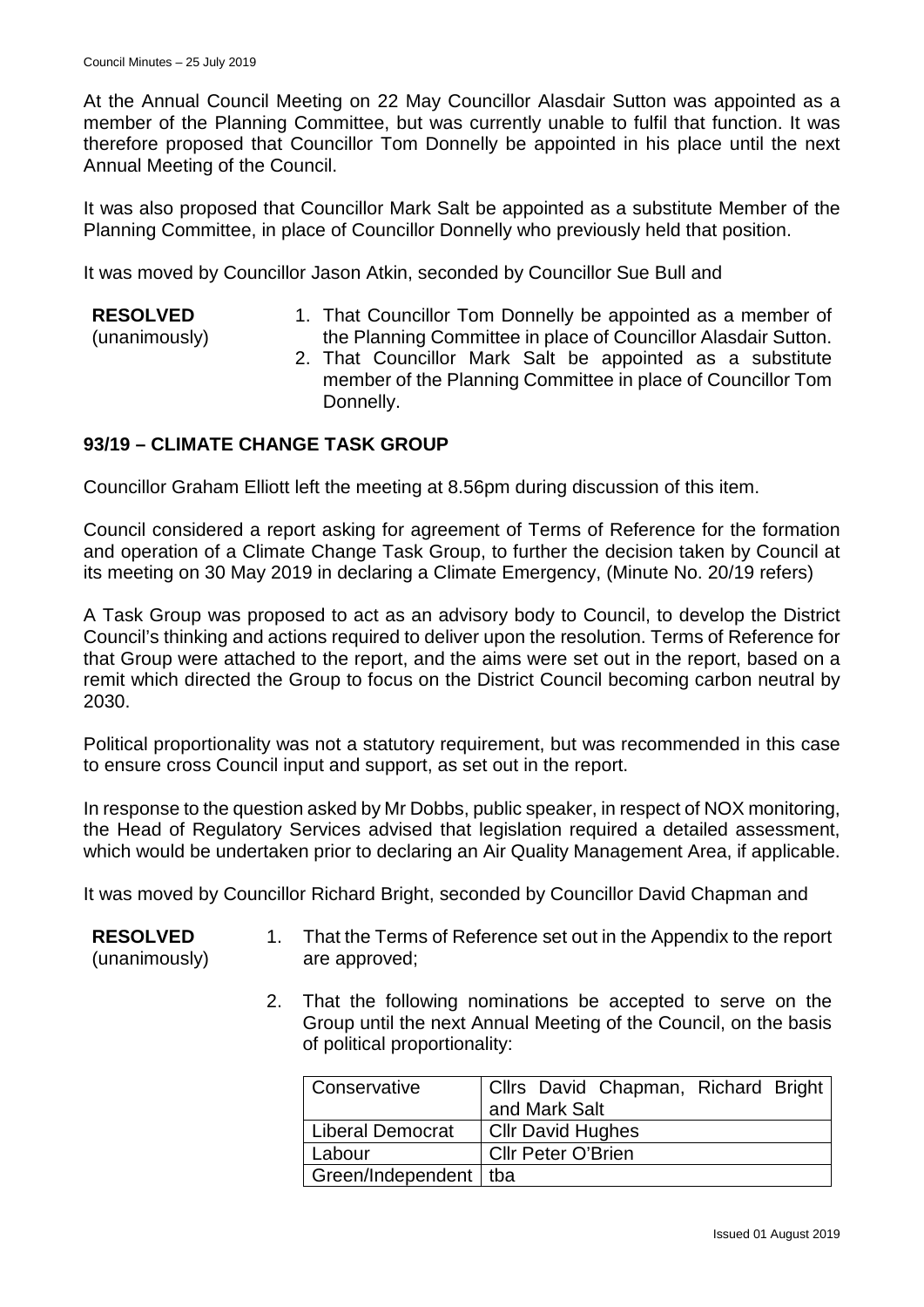3. That attendance at formal meetings of the Task Group is classified as an Approved duty in terms of the Scheme of Members' Allowances.

### **94/19 – REFERRED ITEMS**

The Council was asked to consider recommendations made by the Community and Environment Committee on 26 June 2019 and the Governance & Resources Committee, on 11 July 2019. The relevant minutes of the Community and Environment and Governance & Resources Committees were reproduced in full in the report, to assist Members' understanding of the issues involved, with the recommendation to be approved marked by an arrow  $(\rightarrow)$ .

### **43/19 – DERBYSHIRE DALES ECONOMIC PLAN UPDATE**

It was moved by Councillor Helen Froggatt, seconded by Councillor Garry Purdy and

| <b>RESOLVED</b><br>(Unanimously) | 1. | Progress to date in delivering the Derbyshire Dales Economic<br>Plan 2014-2019 is approved |  |  |
|----------------------------------|----|--------------------------------------------------------------------------------------------|--|--|
|                                  | 2. | Performance and spend of the Launchpad business start-up                                   |  |  |
|                                  |    | programme against contract is noted                                                        |  |  |
|                                  | 3. | Council be recommended to approve the revised expenditure                                  |  |  |
|                                  |    | programme as set out in section 5 of the report, and its                                   |  |  |
|                                  |    | financing from the Economic Development Reserve                                            |  |  |
|                                  | 4. | A new Economic Plan is prepared for consideration at Council<br>on 21 November 2019.       |  |  |

## **59/19 – CAPITAL PROGRAMME BID FOR MICROSOFT EXCHANGE SOFTWARE**

It was moved by Councillor Mike Ratcliffe, seconded by Councillor David Hughes and

| <b>RESOLVED</b> |           | That the business case for Microsoft Exchange software is      |
|-----------------|-----------|----------------------------------------------------------------|
| (unanimously)   | approved. |                                                                |
|                 |           | That subject to the conveyed of December andetics 1 Council he |

2. That, subject to the approval of Recommendation 1, Council be requested to approve the inclusion of this project, estimated at £17,000, within the capital programme for 2019/20.

It was moved by Councillor Chris Furness, seconded by Councillor Helen Froggatt and

- **RESOLVED** (unanimously) 1. That the recommendation of the Community and Environment Committee on 26 June that, in relation to the Derbyshire Dales Economic Plan, the revised expenditure plan and its financing from the Economic Development Reserve, as reported to that Committee, be approved;
	- 2. That a recommendation from the Governance and Resources Committee on 11 July' that the cost of Microsoft Exchange software, estimated at £17,000,be included within the capital programme for 2019/20, be approved

# **95/19 – SEALING OF DOCUMENTS**

 $\rightarrow$ 

It was moved by Councillor Colin Swindell, seconded by Councillor Neil Buttle and